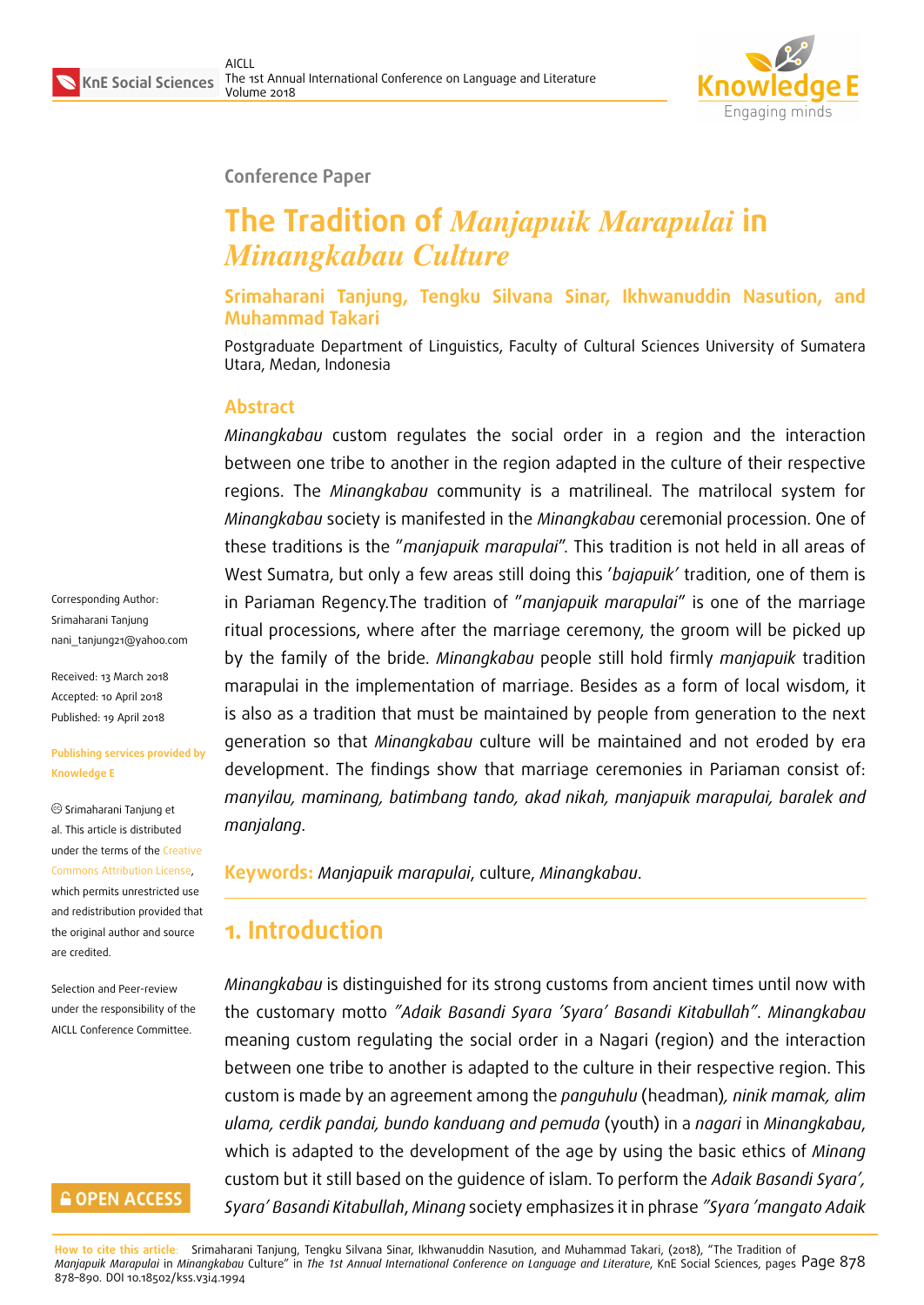

*mamakai"* meaning that Islam teaches, commands, argues while the custom performs it. In the point fact, Islam in *Minangkabau* is practiced by *Minang* and *Minang* custum is practiced according to doctrine of Islam with foundation and guidance from Qur'an and *Sunnah* of Prophet Muhammad SAW, and it can be said that " *Minangkabau* custom is islamic". This motto is in line with the implementation of marriage in west sumatera, and the majority of people is called *Minangkabau* community. The *Minangkabau* community is one of the largest matrilineal societies in the world besides India. The *Minangkabau* community, especially the Pariaman community, still maintains the tradition right in the middle of community compared to other *Minang* subethnic. Pariaman society still maintains the customs of marriage, especially *manjapuik marapulai*. It assusmes that this custom can control the society from time to time.

The matrilocal system for *Minangkabau* society means *marapulai* or husband staying around the wife's residence so that the husband is still regarded as a visitor or honored guest. Automatically, it can be said that the husband should be able to get familiar with wife's relatives.

*Manjapuik* traditionin *Minangkabau* custom is transformed from time to time. In this case the adaptability of cultural tradition or oral tradition is a dynamism of the tradition. Norms and values are contained in the *"manjapuik marapulai"* tradition which is reflected in its performance and as reflection of the process of the tradition. The oral tradition used in traditional of *manjapuik marapulai* has a local wisdom. Most of the enforcement of oral tradition in traditional of *manjapuik* marapulai in wedding ceremonies in Pariaman is performed by using language; therefore, the oral traditions are always present in the whole series of wedding ceremony. In addition, the traditional of *manjapuik marapulai* begins to regulate the system of marriage life which is formed from the agreement of *penghulu, ninik mamak, alim ulama, cadiak pandai, bundo kanduang and youth* so that the rule products can be created by that situation, namely custom rule and custom law accumulated in the customary order. Traditional marriage ceremonies in Pariaman consist of: *manyilau, maminang, batimbang tando, akad nikah, manjapuik marapulai, baralek and manjalang*

# **2. Literature Review**

#### **2.1. Culture**

Culture is a way of life that is developed and shared by a group of people and transmitted from generation to generation. Grammatically, the notion of culture is derived from a cultural word that tends to refer to the human mindset. Culture itself is defined as all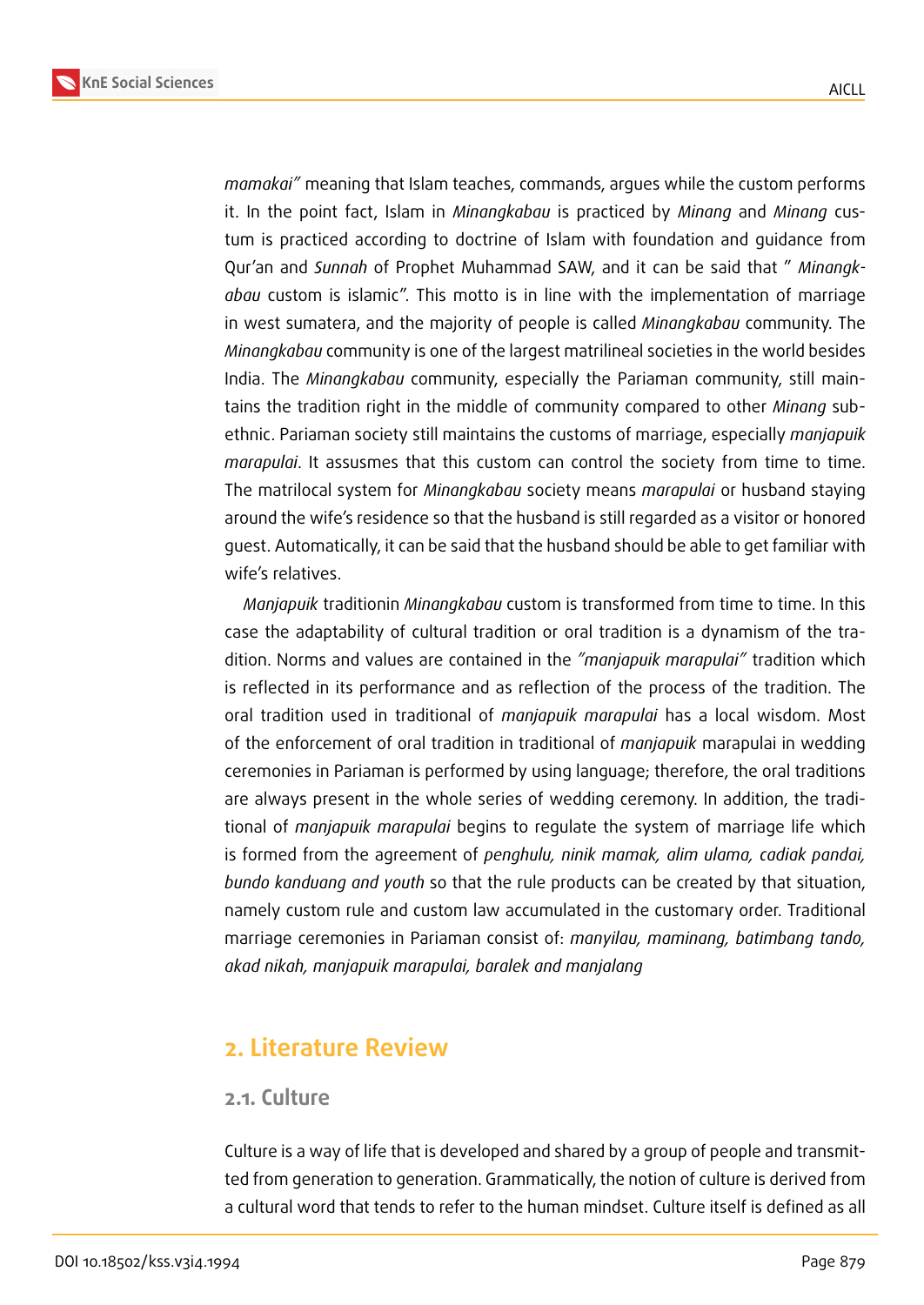**KnE Social Sciences**



things related to human sense or mind, so that it can show to the mindset, behavior and physical work of a group of humans. Culture is also defined as something that will affect the level of knowledge and include the system of ideas or ideas contained in the human mind, so that in everyday life, the culture is abstract. Because it deals to everyday life, culture is closely related to society. Culture in general is a way of life that regulates that every human being understands and understands how they should act, behave, commit and determine attitudes when dealing with others. All these things are related to the way communication or language, customs and habits that occur in the environment.

Taylor (1987) defines culture as the whole behavior that includes knowledge, belief, art, morals, law, custom, as well as other abilities and habits that humans gain as members of society. Meanwhile, Robert states that "culture is anything that individuals acquire from society including beliefs, customs, artistic norms, eating habits, skills acquired not from their own creativity but rather the inheritance of the past gained through formal or informal education.

*Minangkabau* is a tribe that populate in West Sumatera, Indonesia. The name of *Minangkabau* derives from two words, *Minang* and kabau. The name is associated with a typical *Minang* legend known in the *tambo*. *Minangkabau* or commonly called as *Minang* is an ethnic group who speak and respect to the *Minangkabau* custom and all that is applied in all aspects of life. *Minangkabau* culture is a culture owned by the *Minangkabau* community and thrives throughout the region along the *Minangkabau* overseas territory. *Minangkabau* culture can also be said as anything that affects the system of ideas and mindset of ethnic communities who respect to the *Minangkabau* custom, and relate to the daily life of the community. All activities of tradition in *Minangkabau* society is a cultural heritage that should be preserved. Cultures and customs provide guidance and rules in the form of the arrangement of an action and the work of human that produces action carried out from generation to generation. One of the traditions is the tradition of *majapuik marapulai*. The tradition of *manjapuik marapulai* is one of the processes in which the families of *anak daro* (bride) will come to *marapulai* (groom) house to carry out the *marapulai* to execute the next process, namely *baralek* (wedding party)

### **2.2. The philosophy of Minangkabau society**

Custom in *Minangkabau* society has an important role in regulating the pattern, the behavior that becomes their daily habit. Custom is a guidence or standard in behaving, acting, talking, socializing and dressing in *Minangkabau* society. *Minangkabau* dynamic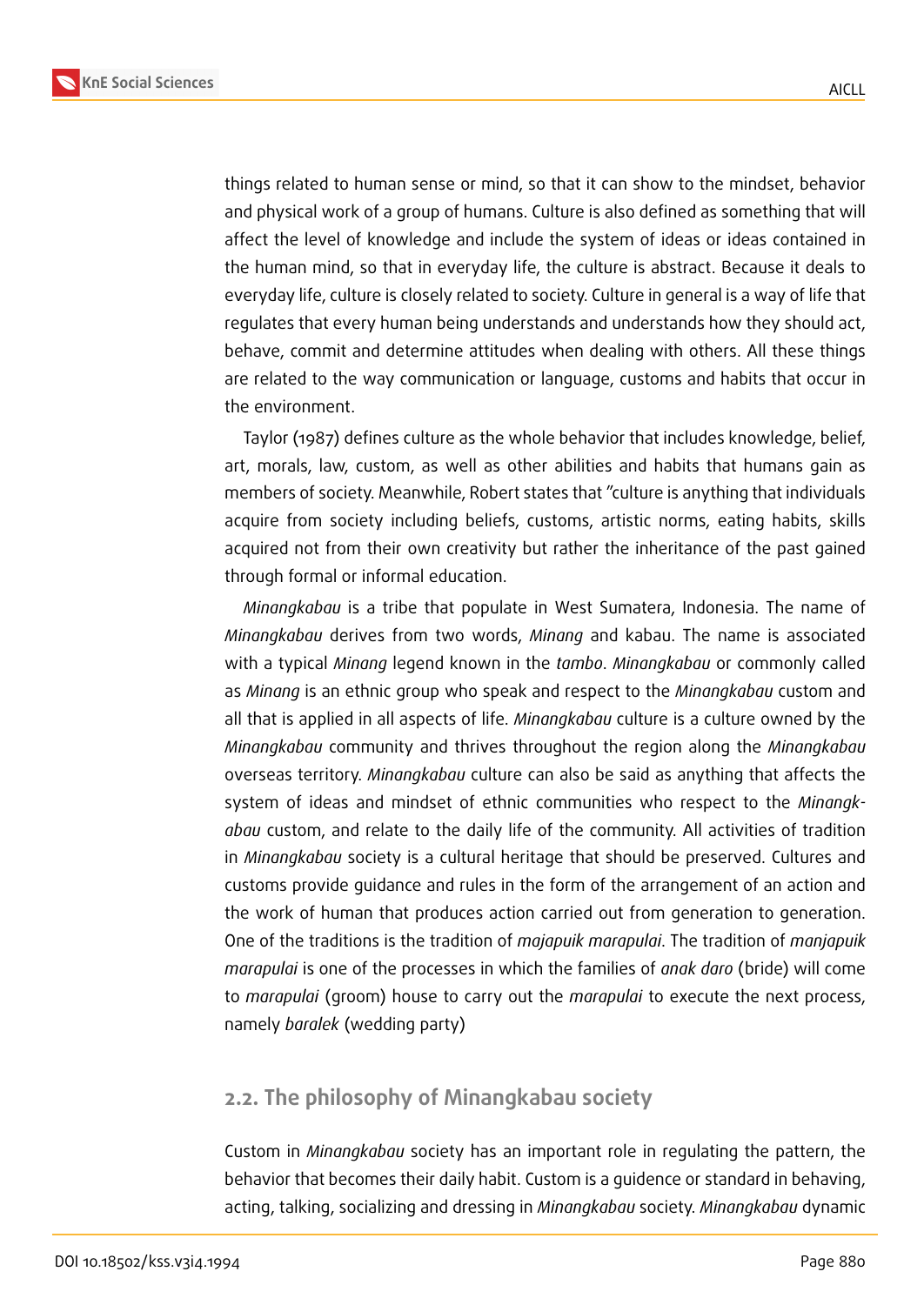**KnE Social Sciences**



put *raso* (heart) and *pareso* (reason, logic) as a result of philosophy, nature is can be a teacher (*alam takabang jadi guru)*. The source of the values and worldview of *Minangkabau* society underlie the living order how interact among others, and between society and the natural environment. *Minangkabau* is distinguished for its strong customs from ancient times until now with the customary motto "*Adaik Basandi Syara', Syara' Basandi Kitabullah*". *Adaik* which means custom, Culture / culture, *Sandi* means principle, Syara' means Islamic, and *Kitabullah* means Al-Quran and Sunna of Prophet Muhammad SAW. This dynamic rule of custom and creative custom are arised so that it can get the signals containing Islam. *Adat basandi syara', syara'basandi kitabullah, syara' mangato, adat mamakai*, *alam takambang manjadi guru* are three important elements in solving world problems and eternity problems. When these three benchmarks serve as a measure, they can be said as a complete philosophy.

According to Amir (2011: 189-190), *Minangkabau* custom is divided into 4 parts called as *"Adaik nan ampek"* (the four customs*), Adaik nan sabanaAdaik, Adaik nan diadaikkan (adat in adat), Adaik nan Taradaik teradat), Adaik Istiadaik*. These first two customs mentioned above are called *adaik nan babuhua mati* "(Adat that is bound strongly) and this is called as "*Adat*" (custom), which has become a decision and provision based on the assesment and deliberation mutual agreement among clergy, custom leaders and *cadiak pandai* (intellectual) *diranah Minang*. This custom should not be changed again by anyone, until it is called *nan indak lakang dek paneh nan indak lapuak dek ujan, dibubuik indak nyo layua diinjak indaknyo mati* (Which is not cracked by heat and not weathered due to rain, moved not withered, revoked and not dead). These two customs are the same throughout the territory within the *Minangkabau.* They have no difference because they are the underlying *Minangkabau* customs. These two last customs are called *"Adaik nan babuhuasintak"* (customs that are not tied strongly) and this is also called as *"Istiadat",* because it is not tied strongly so it can be changed whenever necessary through agreement *panghulu, ninik mamak, alim ulama, bundo kanduang and pemudo which is* adapted to the times but it is still referred as long as it does not violate the custom guidence and the islam guidence.

#### **2.3. Minangkabau marriage customs**

Marriage is a social institution within the community environment which is generally regarded as the only institution that justifies the alliance between men and women, sexual relationships, and with the aim of obtaining offspring. Therefore, marriage is governed by customary law and state law. Basically, Pariaman custom marriage procession consists of several stages. Generally it can be seen as: *manyilau (observing),*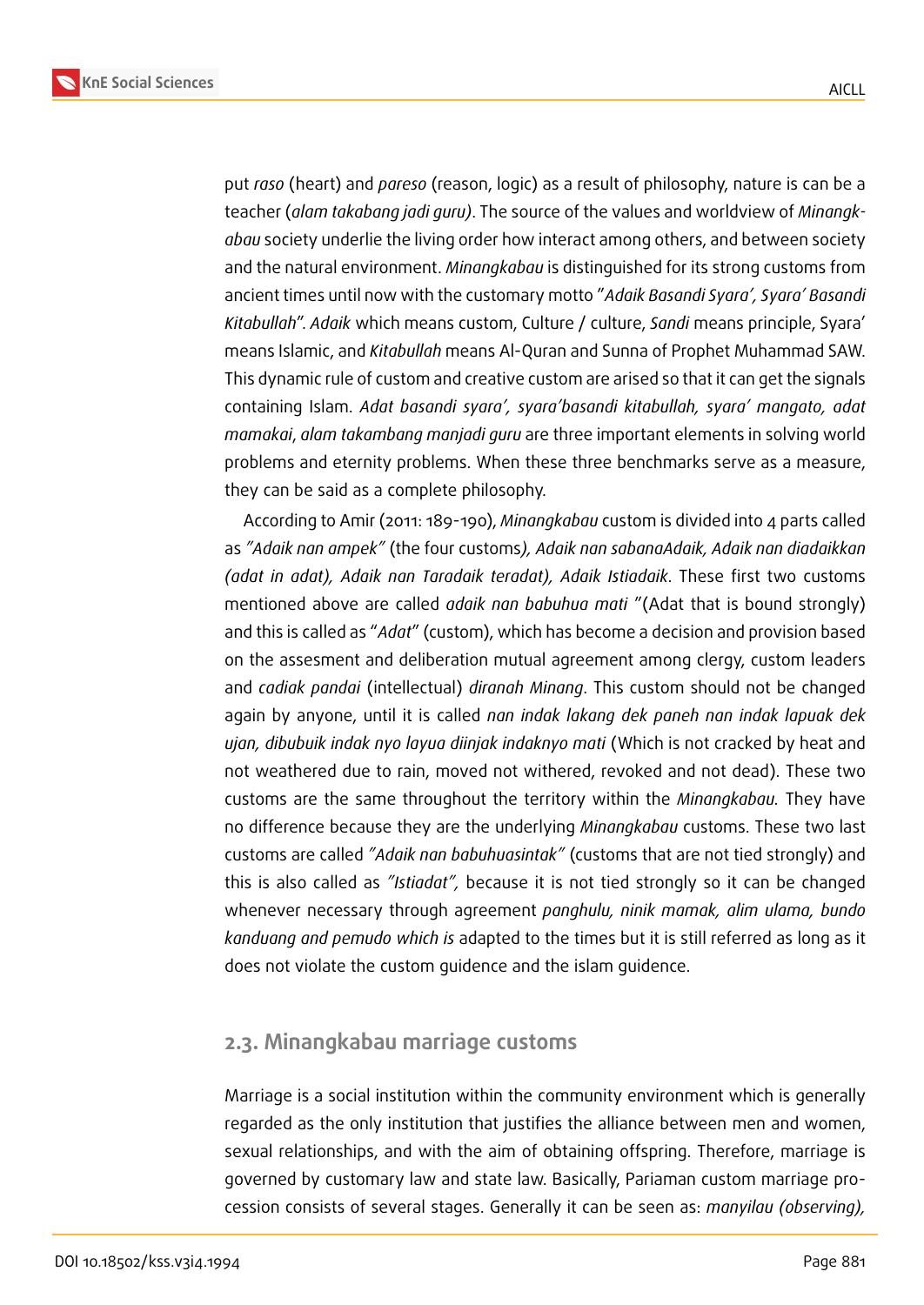

*maMinang (wooing), batimbangtando (engagement), akad nikah (Marriage), manjapuik (picking up), baralek (wedding party) and manjalang (visiting).*

#### **2.3.1. Manyilau (observing)**

*Manyilau* is the first observation as the beginning of a series of wedding ceremonies. In accordance with the kinship system in *Minangkabau*, the female family comes to the male family. Normally the family who comes to visit the male family bring the parcel in a form of cakes and in accordance to the manners of eastern culture. It starts from the experienced women sent to find out whether the intended youth want to marry and match with the girl. This procession can take place several times for negotiations until an agreement is reached from both sides of the family. This negotiation also discusses the money that will be given to the groom (*uang japuik*).

#### **2.3.2. Maminang (proposal)**

The bride's family goes to the groom's family asking about the marriage. The messenger is chaired by the girl's family. However, before the proposal ceremony is delivered, some messengers have gone back and forth to the men's house for negotiating about the time and the proposed ways. *Mamak* (uncle) that comes for the marriage is accompanied by some men and women. Meanwhile, the party awaits for the proposal, and in this case the men who have been preparing to do the proposal is accompanied by *mamak*. The certainty of the results in this proposal cannot be taken yet. The men have to renegotiate with all the relatives. In the next few days the women will send more envoys to ask when the bride to be party accepts the proposal.

#### **2.3.3. Batimbang tando**

When the proposal has been received, the next step is to decide the time for engagement to be held. The engagement day is usually called the *batimbang tand*o, which is a sign to exchange that both sides have promised to pair their nephew and niece and it cannot be unilaterally decided. This event involves parents and *mamak* from both parties. The bride to be family comes with a complete betel nut prepared in *carano*.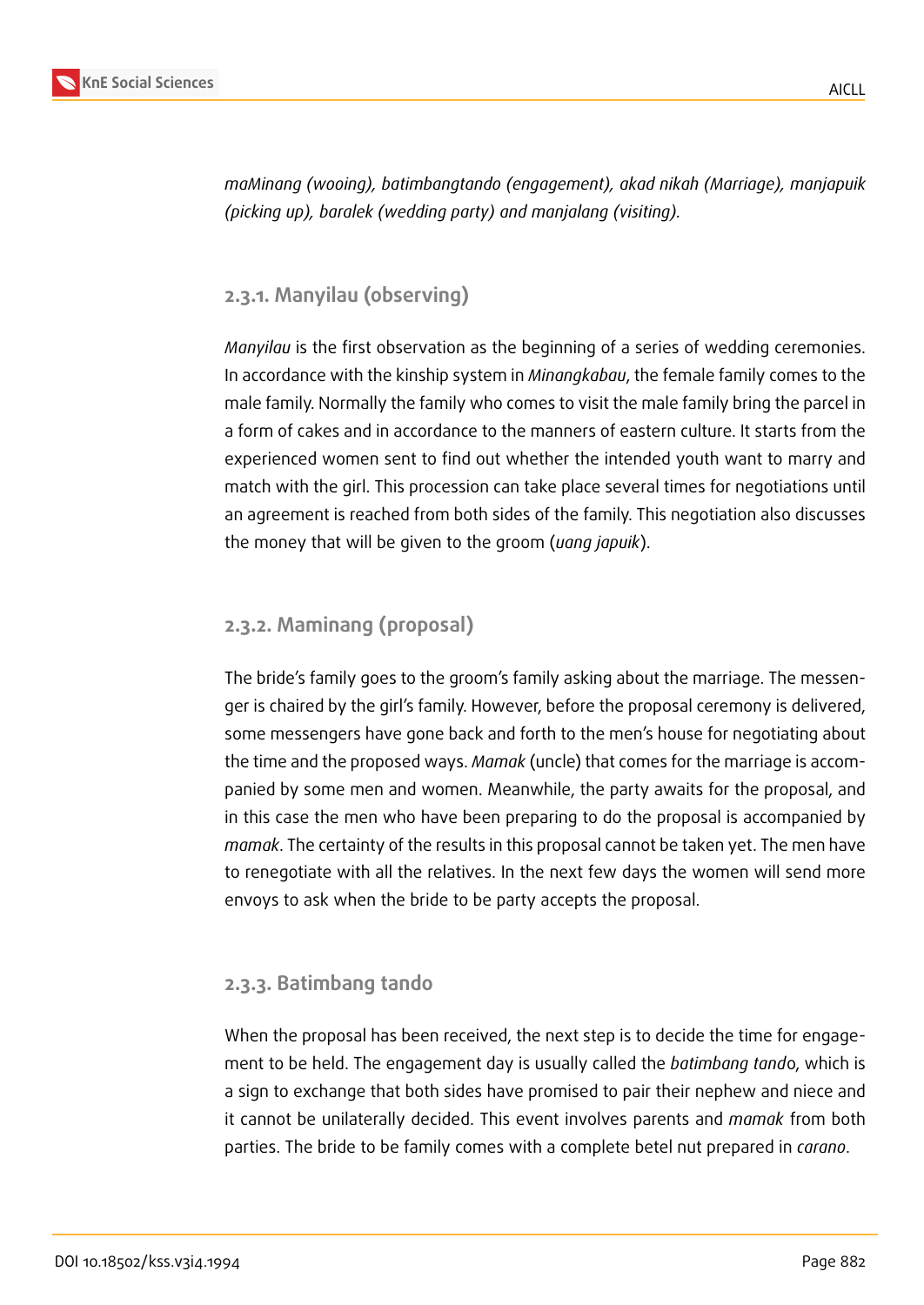### **2.3.4. Manjapuik Marapulai (picking up the groom)**

The *manjapuik* begins to be held after the marriage agreement. It means that after the marriage the groom does not settle in the wife's house but he must be returned to his parents' house and will go to the wife's house after a *bajapuik* is held. *Bajapuik* is occasionally done at night and sometimes during the day before the event *baralek* (wedding party). There are no special rules governing the pick-up time. This depends on the agreement of both parties.

*Manjapuik* is done by the family from the wife's *urang sumando* with a traditional gift as a *panjapuik marapulai (groom picker)*. Traditional gifts that are brought to pick up the *marapulai* are generally different in every Nagari. For the area of Pariaman the parcel is carried: betel in *carano*, complete wedding dress from head to foot, and some food and cakes. Meanwhile, at groom's house it begins to do preparations for waiting the messengers who will pick up the *marapulai*.

Upon the arrival, the delegates of the housemates begin to make a brief dialogue about the purpose of their arrival. However, the *marapulai* party has not extended the next phase of the conversation before the guests eat the meal. Then the dish is served in the middle of the event.

After eating the meal, officially the messengers of the *anak daro* (bride) convey the meaning with the *pasambahan* (speech) whose contents are with *petitih* (proverb). This *pasambahan* is implemented in stages. Beginning with the passage of declaring themselves to be messengers carrying the mail and requesting that the mail should be received. Furthermore, the *pasambahan* is about the intentions concerning to the arrival of the messenger.

*Manjapuik marapulai* event actually takes time because the *pasambahan* is done in reply from both sides. In this case, both parties shall perform that the party is the prestige people which is indicated through high quality *pasambahan*. The essence of the passage is that the intention of the coming messenger is to pick up the *marapulai* to be brought to the house of the anak daro (bride) on that day to be juxtaposed in the bridalbed.

#### **2.3.5. Baralek (wedding party)**

*Baralek* is the highlight of the entire series of marriage ceremonies. This *baralek* can be held or not, because in the presence of *batimbangtando*, custom is already recognised and religiously finished with the marriage contract. But in general, *baralek* still implemented even with a simple way. *Baralek* is considered as a formal notice to the public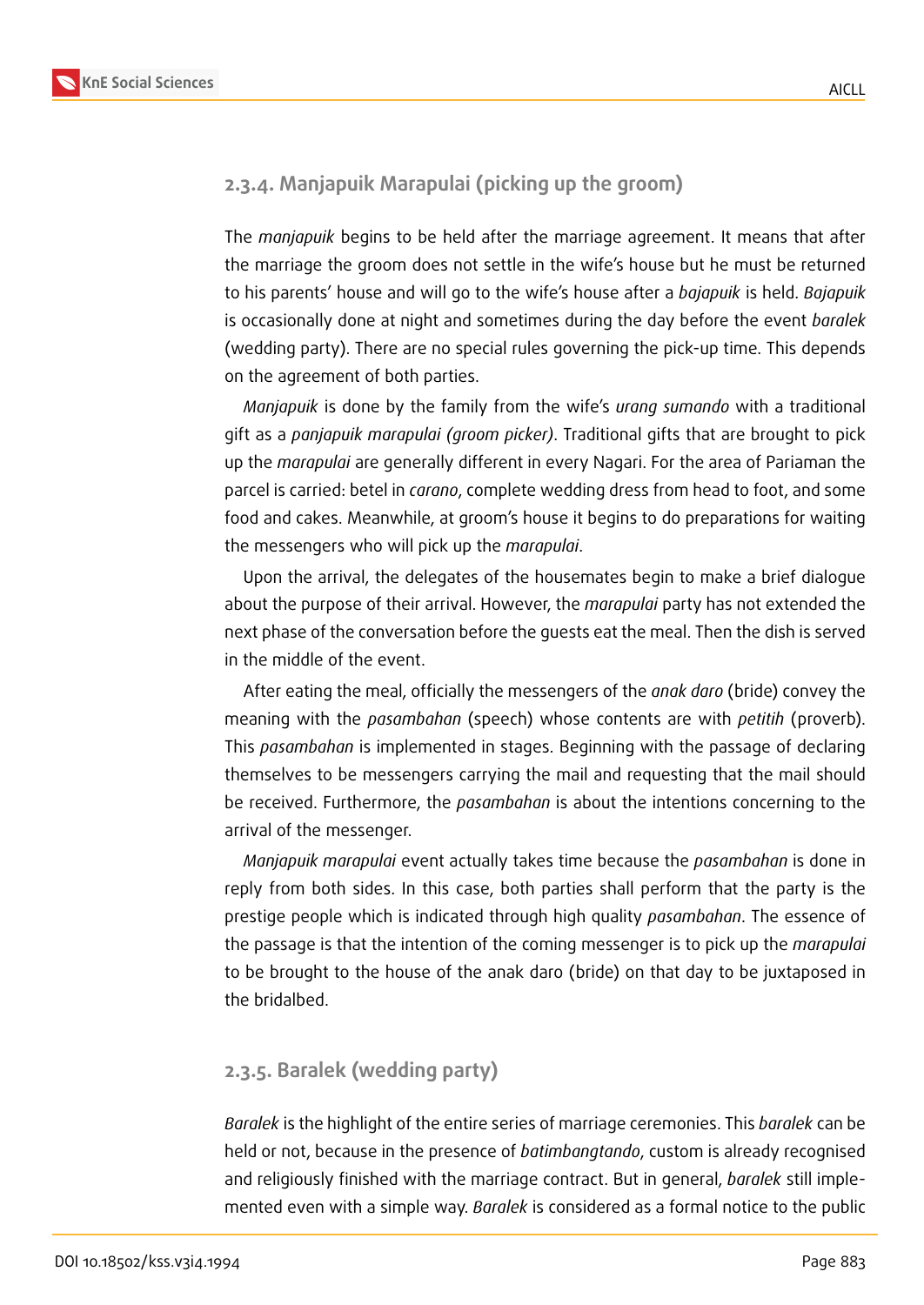

where people are invited to attend the *alek*. The community will be entertained with food and drink and entertained with both traditional and modern music. *Marapulai* and *anakdaro* are juxtaposed or seated in *pelaminan* or bridal bed that has been decorated in such a way.

#### **2.3.6. Manjalang (visiting)**

*Manjalang* means visiting. *Manjalang is* done by *anak daro* and *marapulai* together with their entourage completely bring some food. The family begin to wait at home. At the time of saying goodbye to back home, *anak daro* will receive various gifts from the family party of her husband, in the form of jewelry, clothing, and so on. After the giftgiving ceremony is over, the *anak daro*, marapulai and their entourage return to their house.

From the whole series of *Minangkabau* custom marriage procession, the *manjapuik* tradition begins to be the most important process and becomes the characteristics of *Minangkabau* tribe which can bedistinguished from other tribal marriage traditions. This study examines the Indigenous marriage *manjapuik marapulai* which is one of the most important parts in the whole series of *Minangkabau* traditional wedding ceremony in Pariaman. *Manjapuik* begins after the marriage ceremony. It is generally held in mosque. The *manjapuik* begins to be held after the marriage agreement. It means that after the marriage contract, he does not immediately settle in the wife's house but he must return to his parents' house and will go to the wife's house after a *bajapuik* event is held.

Customary marriage of *manjapuik marapulai* is a custom in which bride's family usually must bring a custom parcel that signifies that their coming is densely. After the procession of *sambah manyambah* (speech) has been performed, the parcels then are handed over, *marapulai* and entourage are paraded towards the residence of *anak daro.* In the procession of *sambah manyambah*, the interactive communication among the both parties can be clearly seen. Generally, *Minangkabau* people tend to express their intentions indirectly. In communication, expressions are used, and the meanings of those expression are equally understood by both the speakers and the recipients.

Communication as proposed is an indirect example containing elements of expression with the intentions of not disparaging others. This situation is in line with the foundation of *Minangkabau* language that has four variations of speech, called *kato nan ampek* (four words), namely: *kato mandaki, kato manurun, kato mandata and kato malereang*. The use of speech based on *kato nan ampek* is similar with politeness. Speakers who are able to use the language in accordance with existing conditions are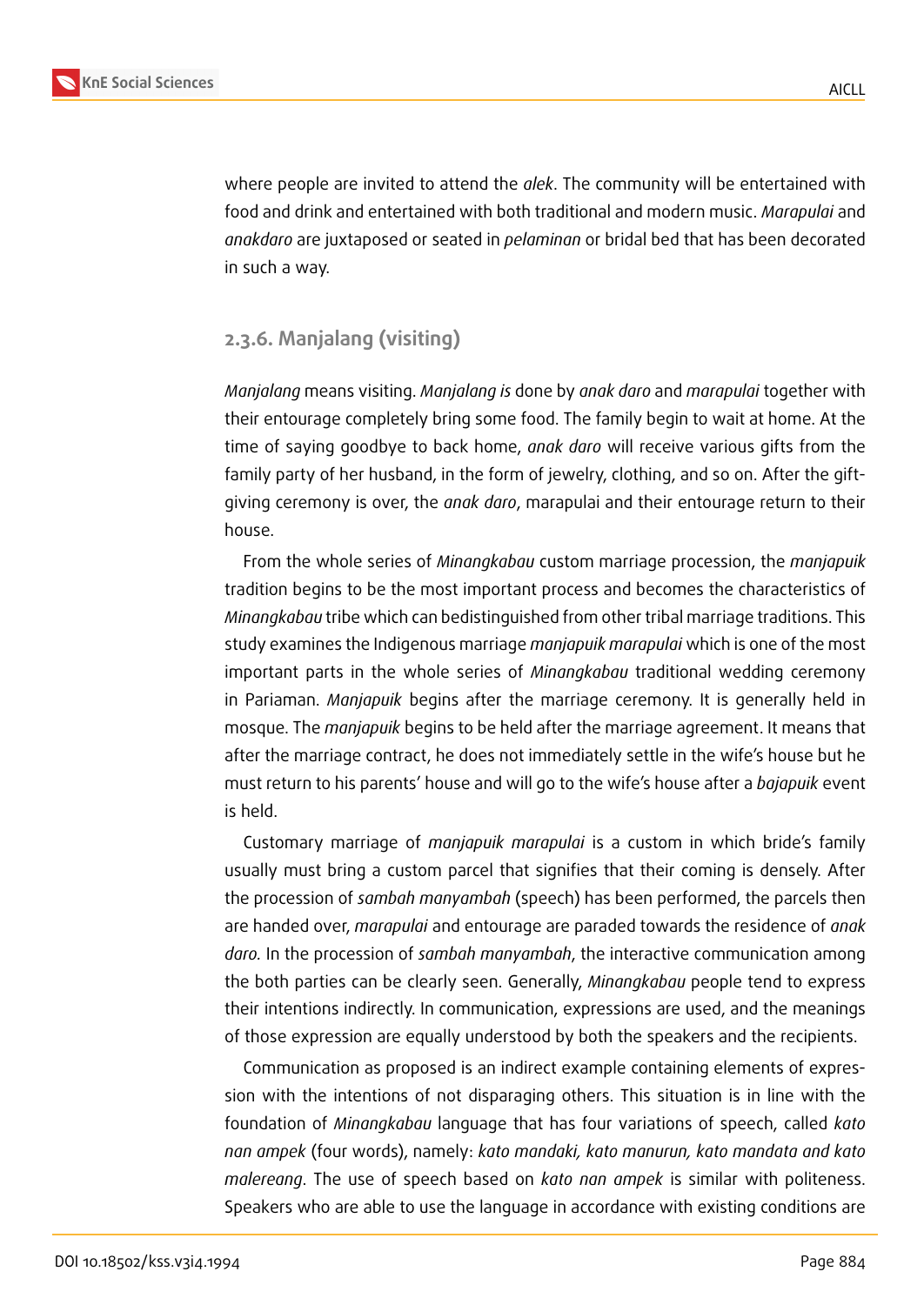

categorized as people who understand the speech and are considered as a polite person. Conversely, people who cannot afford to use *kato nan ampek* correctly according to the condition of the ideally language at *Minangkabau* are considered as impolite persons.

# **3. Research Method**

The approach used in this research is descriptive qualitative approach. In this research, the data were taken from the natural activity in oral tradition of *manjapuik* in traditional wedding ceremony in Pariaman. Therefore, the data can be obtained from the description of *manjapuik* in traditional wedding ceremony in Pariaman. This research will be conducted in West Sumatera Province, precisely in District of *Sungai Geringging* Regency of Padang Pariaman. This research will be carried out through the community *Sungai Geringging*, which consists of 4 (four) nagari (region), namely: *nagari sungai sirah kuranji hulu, nagari batu gadang kuranji hulu, nagari kuranji hulu,* and *nagari malai III koto*.

The sources of data used in this study are primary data and secondary data. This is consistent with those mentioned by Lofland and Lofland (1984) in Moleong (2005: 157) who states that the main data in qualitative research are the words, and the remaining action is additional data such as documents, etc. The primary data of this study are obtained directly when the customary marriage ceremony is performed so that the oral *manjapuik* tradition begins at the traditional marriage ceremony of Pariaman as a venue for the ceremony of the traditional ceremony of the marriage. Primary data are also obtained by taking data from key informants, namely customary actors such as: *panghulu, ninik mamak,* and *bundo kanduang* who understand the custom of *manjapuik marapulai* on traditional marriage ceremony in Pariaman. The secondary data are the results of structured and unstructured interviews, and the use of passive participatory observation techniques.

The method used in this study, firstly, is to do the survey in which the information is collected in accordance with the title that has been established in the tradition using the ceremony of marriage customs in Pariaman. Secondly, to conduct structured and unstructured interviews (depth interviews) with the key informants to extract information related to traditional Pariaman marriage ceremonies. Thirdly, to collect data used in the oral tradition of traditional marriage ceremony Pariaman, and fourth, to check the validity of the results of research conducted, and to discuss it with the key informants. Next, the data and the answers from each key informant and respondent are tabulated based on the classification on the sequence of traditional Pariaman marriage ceremonies and analysed.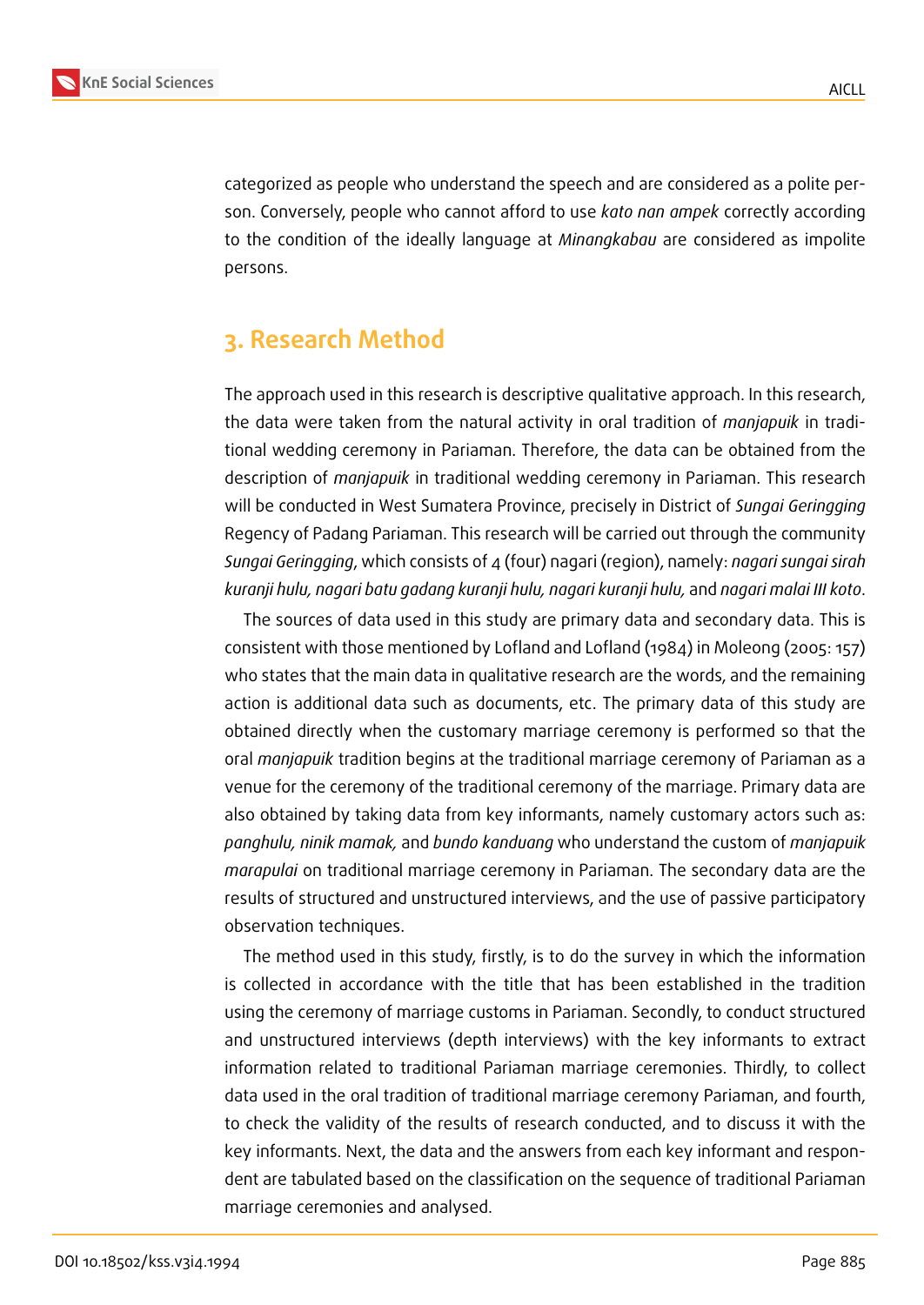



## **4. Discussion**

The *manjapuik* begins after the ceremony of the marriage ceremony is held. This wedding ceremony is generally held in mosques and it led by *penghulu*. This *penghulu* imported from the Office of Religious Affairs (KUA). In this case the marriage contract is implemented. It means that *marapulai* and *anak daro* are legally as husband and wife in the government law. After the wedding ceremony is held in front of the *penghulu*, the parents, the big family and the witnesses who are the parts of the ceremony in *ijab Kabul* (marriage contract) process, the marapulai who is having a new status as a husband will be only able to visit his wife's house after the marapulai is picked up by the wife's family in accordance with the customary provisions which apply in di *Minangkabau* especially in Pariaman regency.

### **4.1. The messenger of Manjapuik Marapulai**

This *Minangkabau* traditional wedding requires the *marapulai* or husbands to settle in the wife's house, therefore this *manjapuik* process is a moving process for the family *marapulai* so that *marapulai* is not allowed to move away but must be picked up customarily. This is done in order that the family as well as the *marapulai* does not feel sad due to the separation with his family. On the contrary, there will be a sense of joy because their families will have a new family.

In the implementation of the *manjapuik marapulai*, the parents of *anak daro* are not allowed to fetch marapulai. This is only done by the family messenger itself, the *urang sumando*, or the same person who is a new comer in the family of the wife. With the transfer of authority, then the custom parcels will be brought by urang *sumando* as a picker of *marapulai*.

## **4.2. Parcel of Panjapuik**

The customary parcels are brought to pick up the *marapulai* who presents the messages from the family of *anak daro*. Messages and advices are illustrated from various kinds of parcels brought. Each of them represents the person who sends the message, namely: *seperinduan* and *sepesukuan* (the same kinship), *urang ampek jinih* (leaders), *urang rumah mamak sumando*, parent of *anak daro*, and *anak daro*.

Upon the arrival, the customary parcel is given by customary procedure for the waiting family, namely: *mamak adat, urang sumando*, and relatives.

The pickup parcel consists of: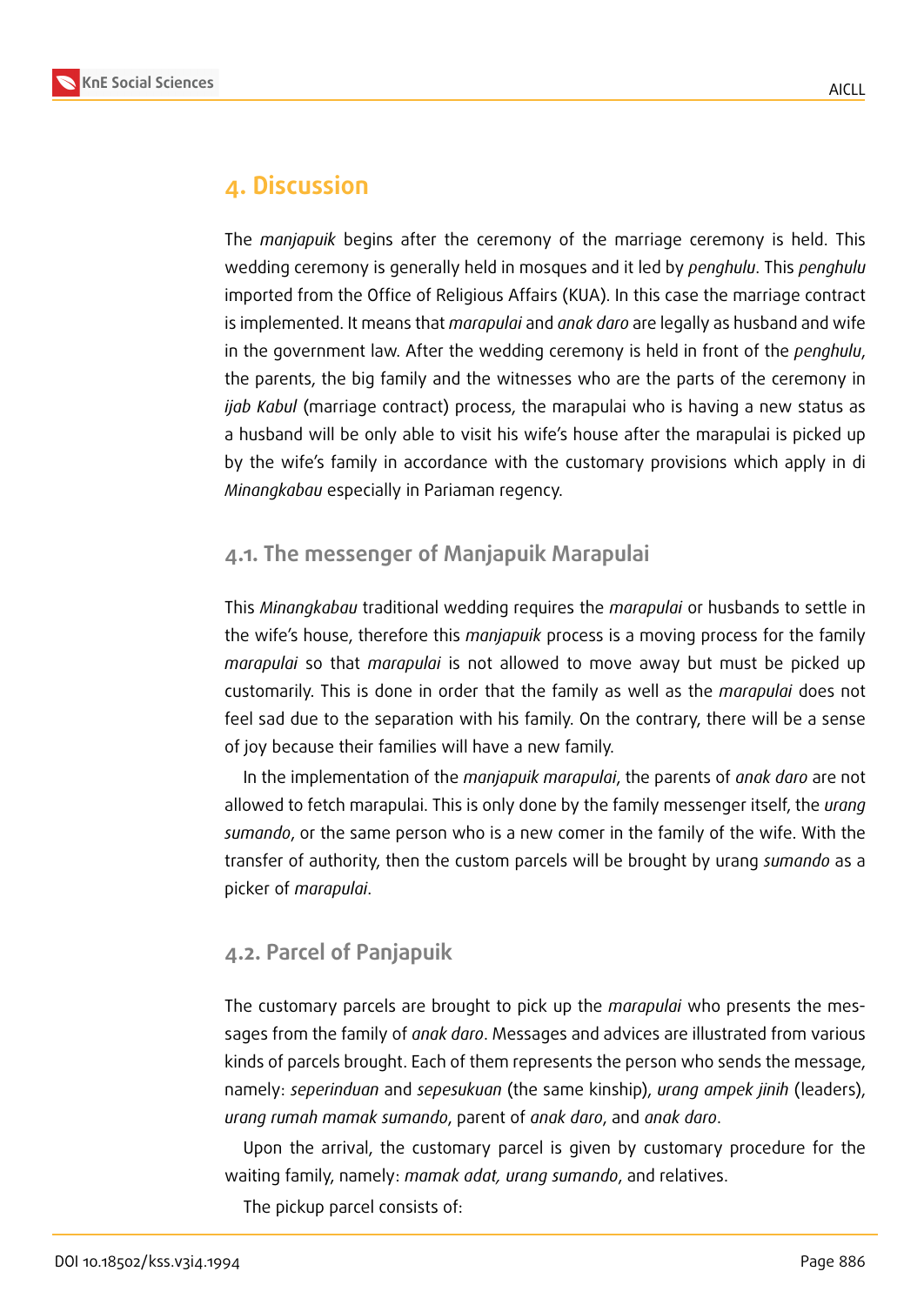- 1. Betel *langkok* (Complete betel), consist of betel leaf, whiting, *gambier*, areca nut, and tobacco
- 2. Betel *sakapur*, is betel that has been mixed and ready to eat
- 3. Cigarettes
- 4. Rice in peat, it is placed in a small container with a cover. This container is webbed from *pandan* leaf.
- 5. Money in accordance to previous agreement
- 6. *Sapatagak* clothes

## **4.3. The meaning of the gift**

All the parcels are brought along to pick up the *marapulai,* each has a meaning.

- 1. *Sirih langkok* (complete betel)
	- source and purpose

Complete betel is a post containing messages from the family of *anak daro* aimed to the family marapulai as a meaningful opening word to reduce the tensity between the messengers of the *anak daro* and the marapulai's family. This is revealed in the proverb: *sabalun kato dimulai, sabalun karajo dikakok, adat duduak sirih manyirih, adat carano bapalegakan.* That is, before the negotiations begins, and before work to be faced, all the relatives sit *sirih menyirih*, and the custom done.

- Messages and advice

Complete betel is also symbolized as a means of communication as a means to interact. This basic communication is addressed to the *marapulai's* family, by processing to prefer their own betel ready to be eaten as their tastes.

- 2. *Sekapur sirih* (betel lime)
	- source and purpose

Betel lime with four pieces of fruit derived from *urang ampek jinih* in the family of anak daro, namely: *panghulu, alim ulama, manti (cadiakpandai) and dubalang (urangmudo)*. Urang ampek jinih is a leader community in that kinship or tribe.

- Messages and advice

The relatives treat *urang ampek jinih* containing the message that the betel is edible and ready to be eaten.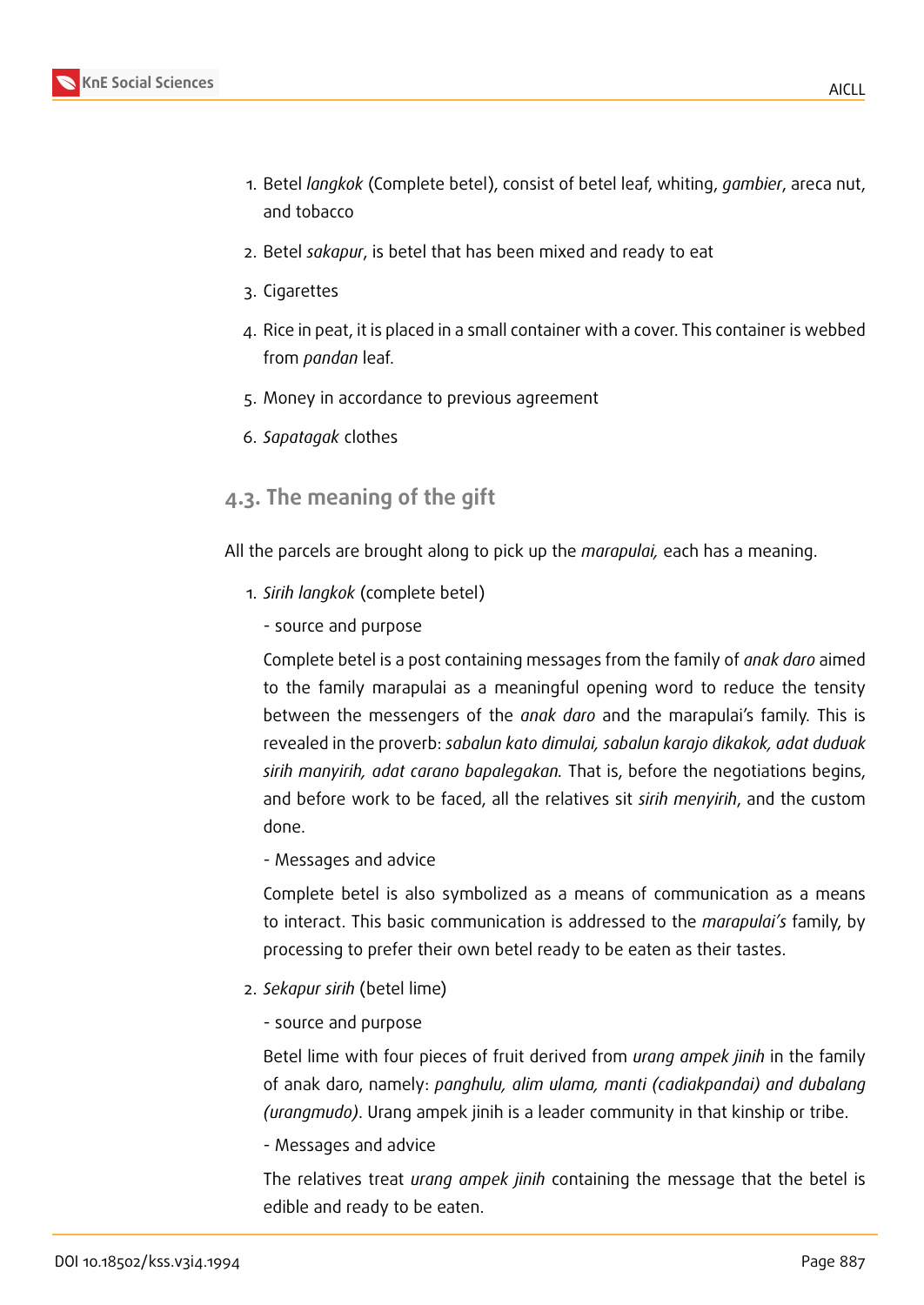- 3. Cigarettes
	- source and purpose

Cigarettes or *paisok* originated from urang sumando in the family of *anak daro* and addressed to *urang ampek jinih* in *marapulai'*s family.

- Messages and advices

Likewise with complete betel, cigarettes are also symbolized as a communication tool for small addressed to the family.

- 4. Rice in peat
	- source and purpose

Rice put into the peat is an offering from the parents of the anak daro directed to the *marapulai.*

- Messages and advices

Rice in peat is a symbol of *lumbuang nan panuah*. This is the embodiment of the message and advice to *marapulai*, that the *anak daro* who becomes his wife and raised and fed by her parents with food stuffed in the granary that is always full, and this means that the parents always fulfill the needs of their daughter. Then *marapulai* is expected to be able to continue and ensure all the needs of his wife and children later on.

- 5. Money
	- source and purpose

The money comes from the families of *anak daro* and addressed to *marapulai*.

- Messages and advice

The money given to *marapulai* is in recognition that the man who becomes *marapulai* has been accepted to be *urang sumando* in anak daro family and placed in a respectable place in accordance with its function as *urang sumando*.

- 6. Clothes sapatagak
	- Source and purpose

Sapatagak clothes are brought from the family of *anak daro* and addressed to *marapulai*.

- Messages and advices

A *sapatagak* clothes is a set of clothing that will be worn by *marapulai* at a wedding party. This sapatagak dress consists of: *peci* (hat), suit, shirt, tie, underwear, belt, handkerchief, trousers, socks, and shoes.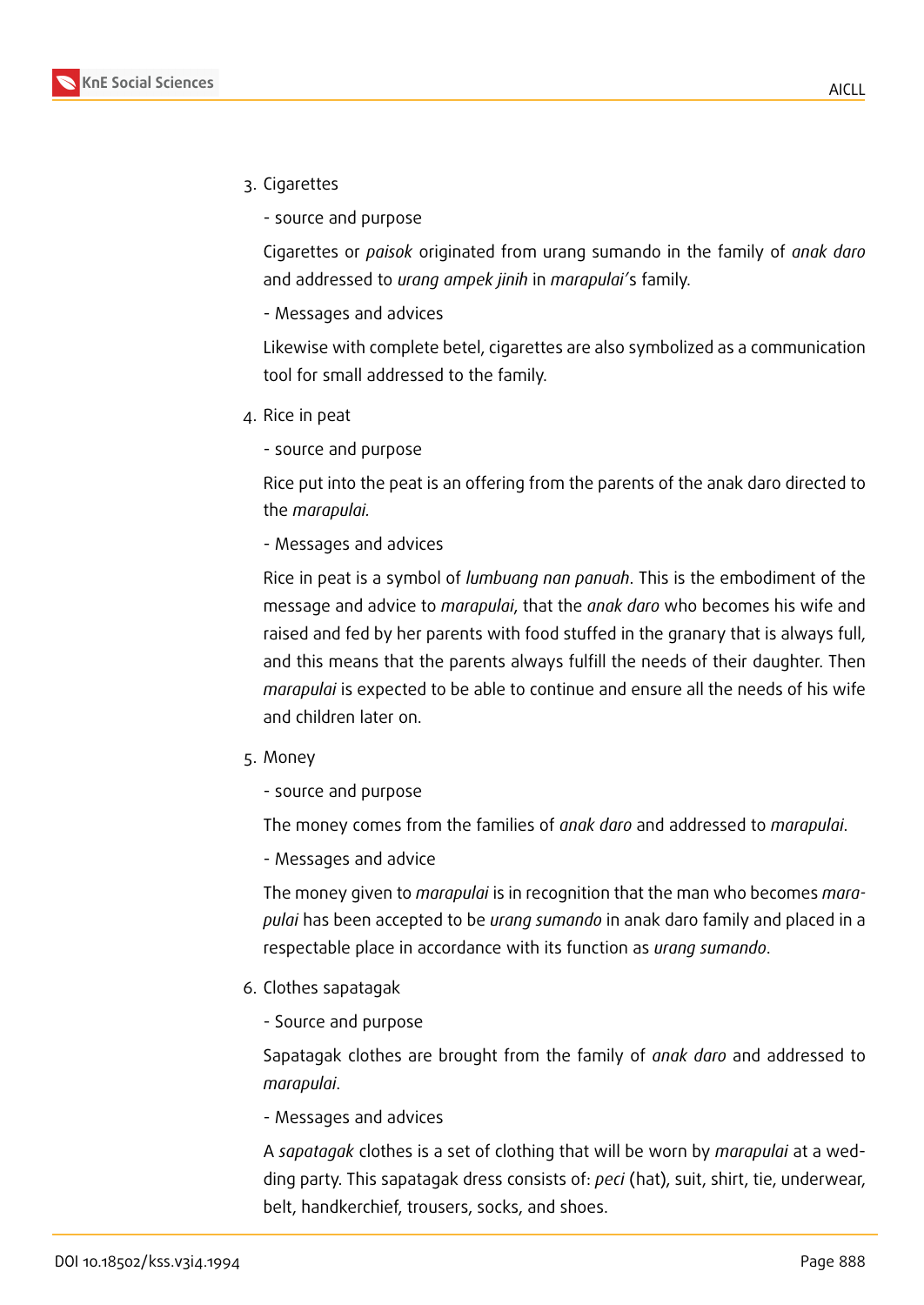

# **5. Conclusion**

*Minangkabau* society is one of the largest ethnics that still apply matrilineal system in its life aspect. As a society of adherents of matrilineal understanding, the role and position of women are also determined in the aspects of life and social. This is illustrated not only in terms of lineage, but also related to other social aspects; one of them is in the case of marriage. Marriage is the first process for someone to release himself from his own family group environment and startong forming his own small group but does not completely remove the influence of his previous group. It means, marriage is the starting point of group in division process. *Minangkabau* society still apply the tradition *manjapuik marapulai* in the process of marriage. *Manjapuik marapulai* is one of the processes in which the family of *anak daro* will go to the family of *marapulai* to pick him to do the next process together, that is *baralek* (wedding party). *Manjapuik marapulai* is done customarily because it involves a large family from both parties; i.e. *anak daro* and *marapulai*.

This tradition is in line with the philosophy of the *Minangkabau* community, since the custom in *Minangkabau* society has an important role in regulating the patterns, the behavior becomes their daily habit. Custom in a sense is a guide or standard in behaving, acting, talking, socializing and dressing way in *Minangkabau* society. The dynamic custom of *Minangkabau* is *raso* (heart) and *pareso* (reason, logic) as a result of philosophy, and nature is not a teacher. The source of the values and outlook of *Minangkabau* society underlies the living order interaction among others, and between society and the natural environment.

*Minangkabau* custom is divided into 4 parts called "*Adaik nan ampek*" (the four customs); *Adaik nan sabana Adaik, Adaik nan diadaikkan* (custom in adat), both customs are eternal and never be changed, and they have become an absolute determination and will never change. Then, *Adaik nan taradaik* (*adat teradat*), *Adaik Istiadaik* (adat istidat), these two customs can still be changed by the *ninik mamak, alim ulama, cadiak pandai, bundo kanduang* and youth adapted to the times as the reference as long as it does not violate the customs guidance and Islam guidance.

In relation to the philosophy of the *Minangkabau* society, all activities of tradition in *Minangkabau* society are cultural heritages that deserve to be preserved, because culture and customs provide guidance and rules in the form of arrangement of actions and works of human which produce actions carried out from one generation to next generation.